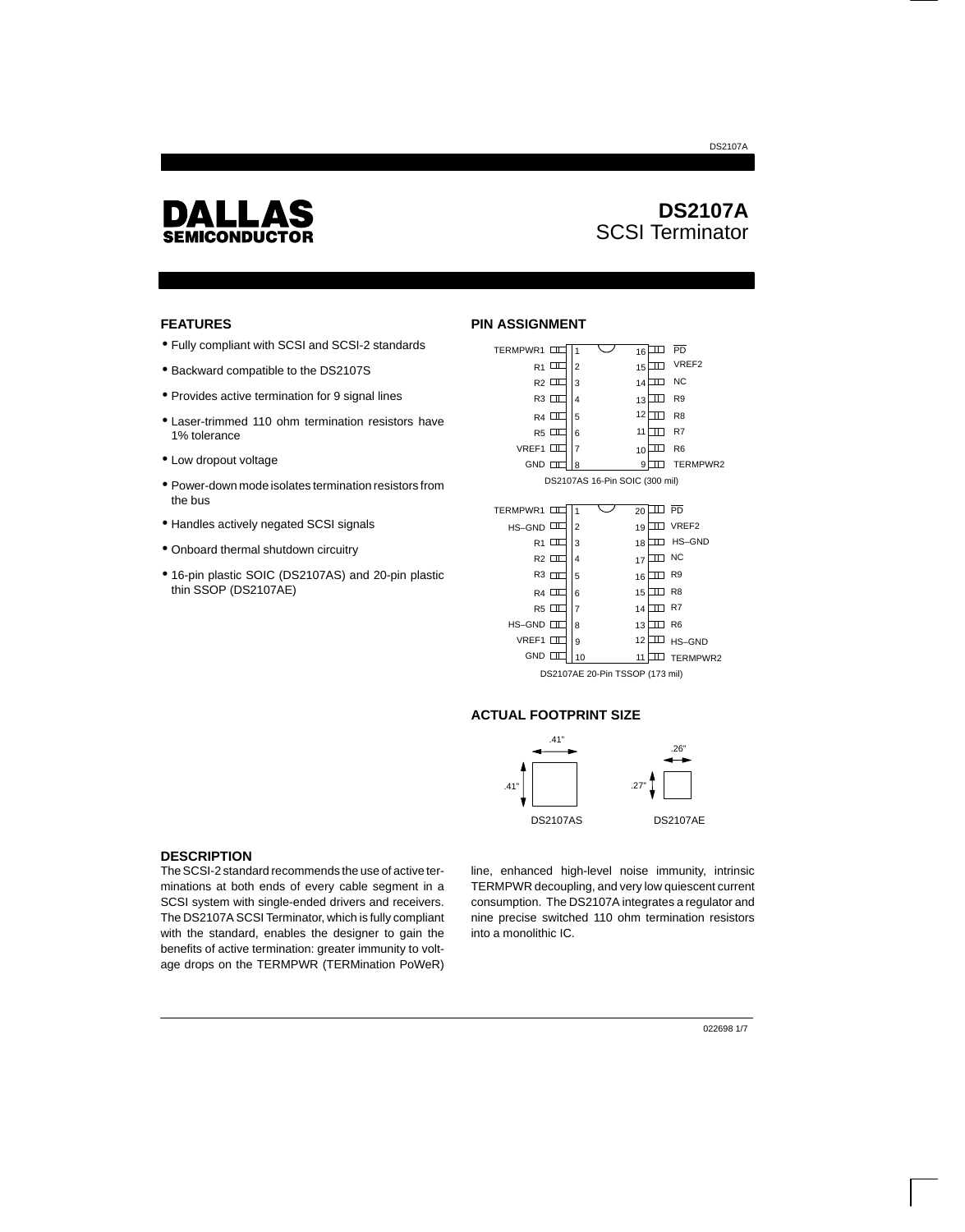DS2107A

#### **FUNCTIONAL DESCRIPTION**

The DS2107A consists of a bandgap reference, buffer amplifier, and nine termination resistors (Figure 1). The bandgap reference circuit produces a precise 2.55V level which is fed to a buffer amplifier. The buffer produces a 2.85V level and is capable of sourcing at least 24 mA into each of the termination resistors when the signal line is low (active). When the driver for a given signal line turns off, the terminator will pull the signal line to 2.85V (quiescent state). To handle actively negated SCSI signals, the buffer can sink 200 mA. When all lines settle in the quiescent state, the regulator will consume about 5 mA. When the DS2107A is put into powerdown mode by bringing PD low, the power-down circuitry will turn off the transistors on each signal line. This will isolate the DS2107A from the signal lines and effectively remove it from the circuit. The power-down pin  $(\overline{PD})$  has an internal 50K ohm pull-up resistor. To place the DS2107A into an active state, the PD pin should be left open circuited.

To ensure proper operation, both the TERMPWR1 and TERMPWR2 pins must be connected to the SCSI bus TERMPWR line and both the VREF1 and VREF2 pins must be tied together externally. Each DS2107A requires parallel 0.1 µF and 4. 7 µF capacitors connected between the VREF pins and ground. Figure 2 details a typical SCSI bus configuration. In an 8-bit wide SCSI bus arrangement ("A" Cable), two DS2107A's would be needed at each end of the SCSI cable in order to terminate the 18 active signal lines. In a 16-bit wide SCSI bus arrangement ("P" Cable), three DS2107A's would be needed at each end of the SCSI cable in order to terminate the 27 active signal lines.



### **DS2107A BLOCK DIAGRAM** Figure 1

022698 2/7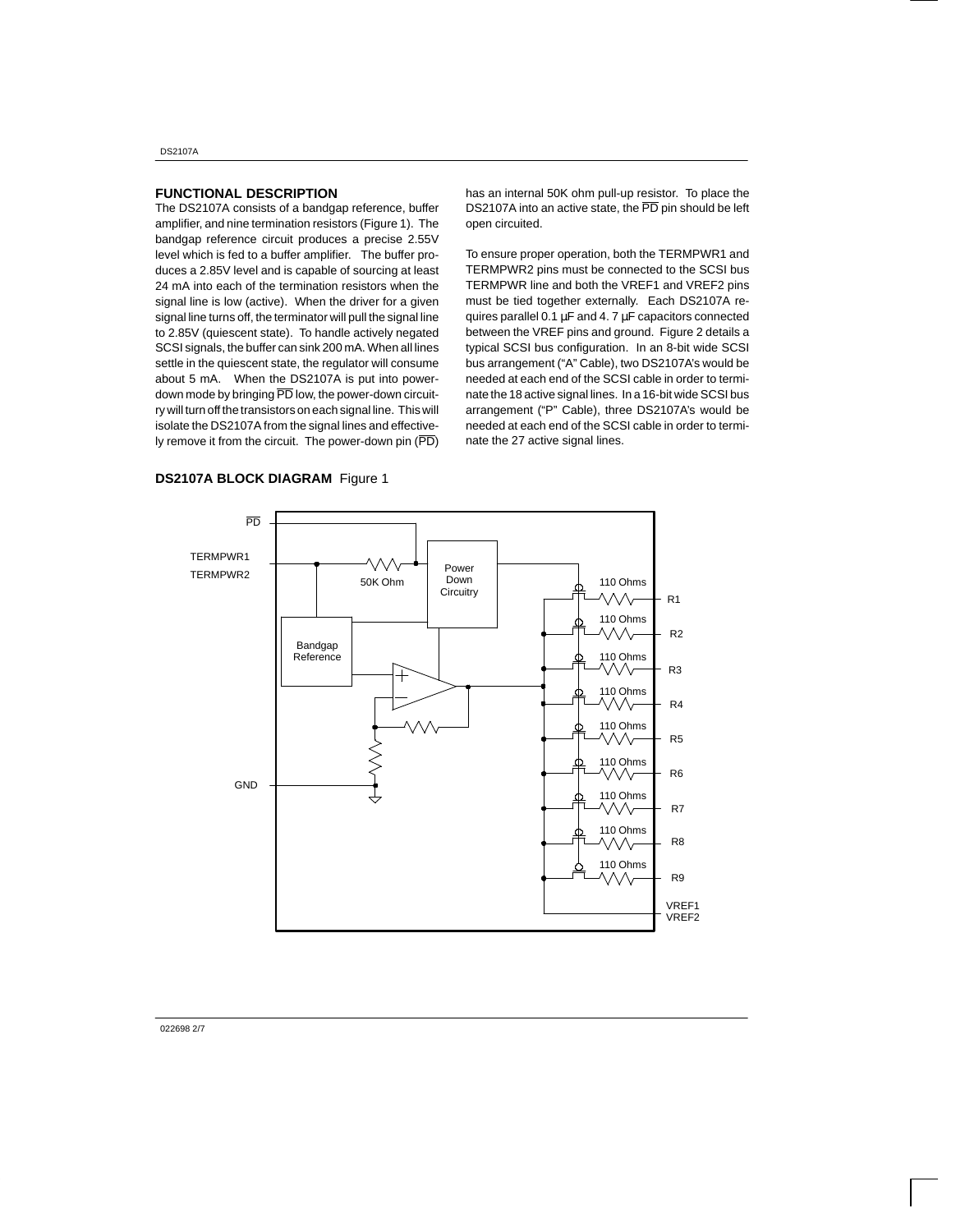## **TYPICAL SCSI BUS CONFIGURATION** Figure 2



### **NOTES:**

- 1.  $C1 = 0.1 \mu F$  ceramic  $C2 = 4.7 \mu F$  tantalum C3 =  $2.2 \mu$ F tantalum or  $4.7 \mu$ F aluminum
- 2. If the DS2107A is to be embedded into a peripheral that will act as a target on a SCSI bus, it is recommended that TERMPWR be derived from the SCSI cable, not generated locally. In this configuration, if a power failure occurs in the peripheral, it will not affect the bus.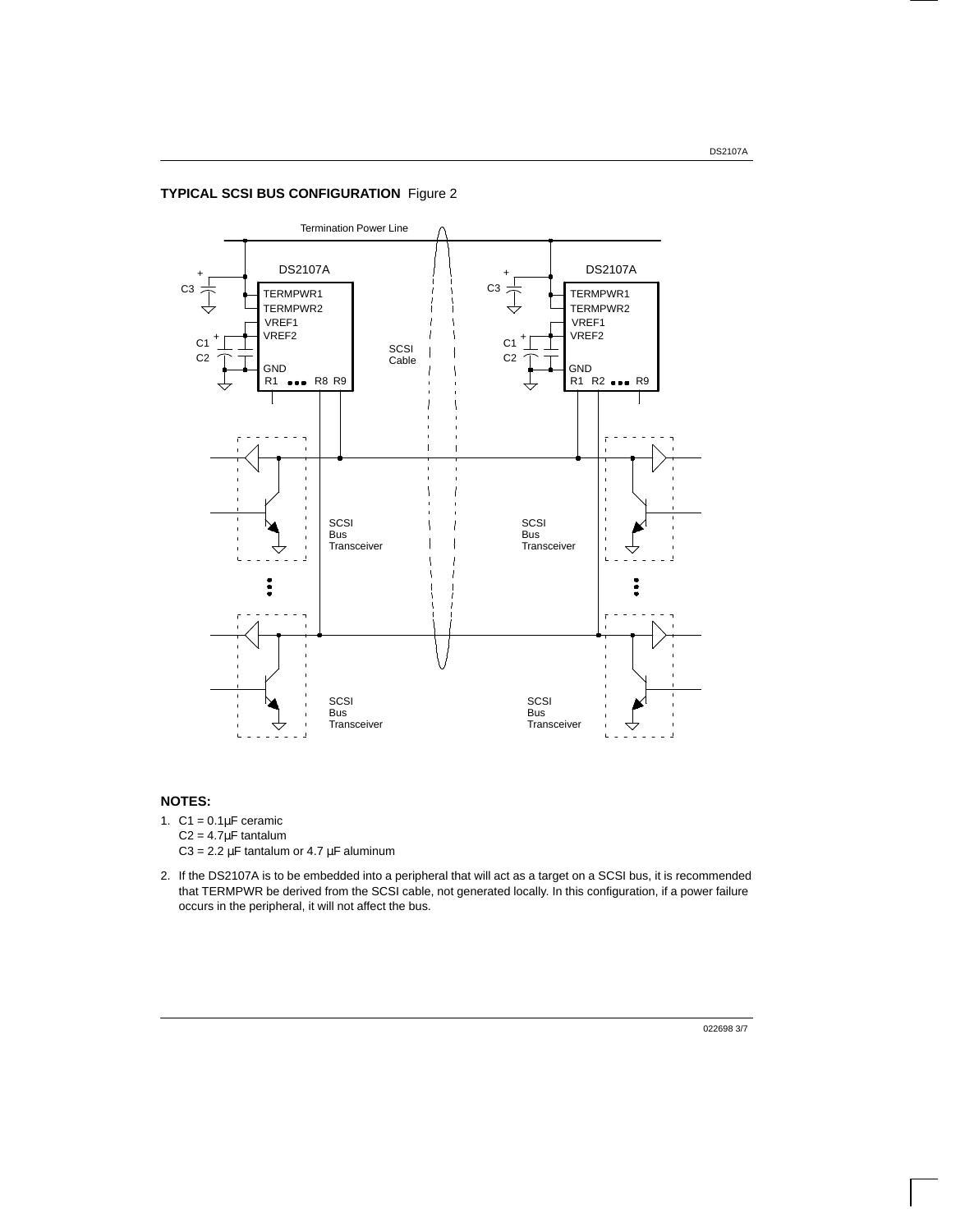DS2107A

## **PIN DESCRIPTION Table 1**

| <b>DS2107AE</b><br><b>PIN</b> | <b>DS2107AS</b><br><b>PIN</b> | <b>SYMBOL</b>  | <b>DESCRIPTION</b>                                                                                                                                                                          |  |
|-------------------------------|-------------------------------|----------------|---------------------------------------------------------------------------------------------------------------------------------------------------------------------------------------------|--|
| 1                             | 1                             | TERMPWR1       | <b>Termination Power 1.</b> Should be connected to the SCSI<br>TERMPWR line. Must be decoupled with either a 2.2µF or 4.7µF.<br>See Figure 2.                                               |  |
| 3                             | $\overline{2}$                | R <sub>1</sub> | Signal Termination 1. 110 ohm termination.                                                                                                                                                  |  |
| 4                             | 3                             | R <sub>2</sub> | Signal Termination 2. 110 ohm termination.                                                                                                                                                  |  |
| 5                             | 4                             | R3             | Signal Termination 3. 110 ohm termination.                                                                                                                                                  |  |
| 6                             | 5                             | R4             | Signal Termination 4. 110 ohm termination.                                                                                                                                                  |  |
| $\overline{7}$                | 6                             | R <sub>5</sub> | Signal Termination 5. 110 ohm termination.                                                                                                                                                  |  |
| 9                             | $\overline{7}$                | VREF1          | Reference Voltage 1. Must be externally connected directly to<br>the VREF2 pin. Must be decoupled with a 4.7 $\mu$ F and a 0.1 $\mu$ F as<br>shown in Figure 2.                             |  |
| 10                            | 8                             | <b>GND</b>     | Ground. Signal ground; 0.0V.                                                                                                                                                                |  |
| 11                            | 9                             | TERMPWR2       | <b>Termination Power 2.</b> Should be connected to the SCSI<br>TERMPWR line. Must be decoupled with either a 2.2µF or 4.7µF.<br>See Figure 2.                                               |  |
| 13                            | 10                            | R <sub>6</sub> | Signal Termination 6. 110 ohm termination.                                                                                                                                                  |  |
| 14                            | 11                            | R7             | Signal Termination 7. 110 ohm termination.                                                                                                                                                  |  |
| 15                            | $12 \overline{ }$             | R <sub>8</sub> | Signal Termination 8. 110 ohm termination.                                                                                                                                                  |  |
| 16                            | 13                            | R <sub>9</sub> | Signal Termination 9. 110 ohm termination.                                                                                                                                                  |  |
| 17                            | 14                            | N <sub>C</sub> | No Connect. Do not connect any signal to this pin.                                                                                                                                          |  |
| 19                            | 15                            | VREF2          | Reference Voltage 2. Must be externally connected directly to<br>the VREF1 pin. Must be decoupled with a $4.7\mu$ F and a $0.1\mu$ F as<br>shown in Figure 2.                               |  |
| 20                            | 16                            | <b>PD</b>      | Power Down. When tied low, the DS2107A enters a power-down<br>mode. Contains an internal 50K pull-up. Strap low to deactivate<br>the DS2107A, leave open circuited to activate the DS2107A. |  |
| 2,8,12,18                     | N/A                           | HS-GND         | Heat Sink Ground. Internally connected to the mounting pad.<br>Should be either grounded or electrically isolated from other cir-<br>cuitry.                                                |  |

022698 4/7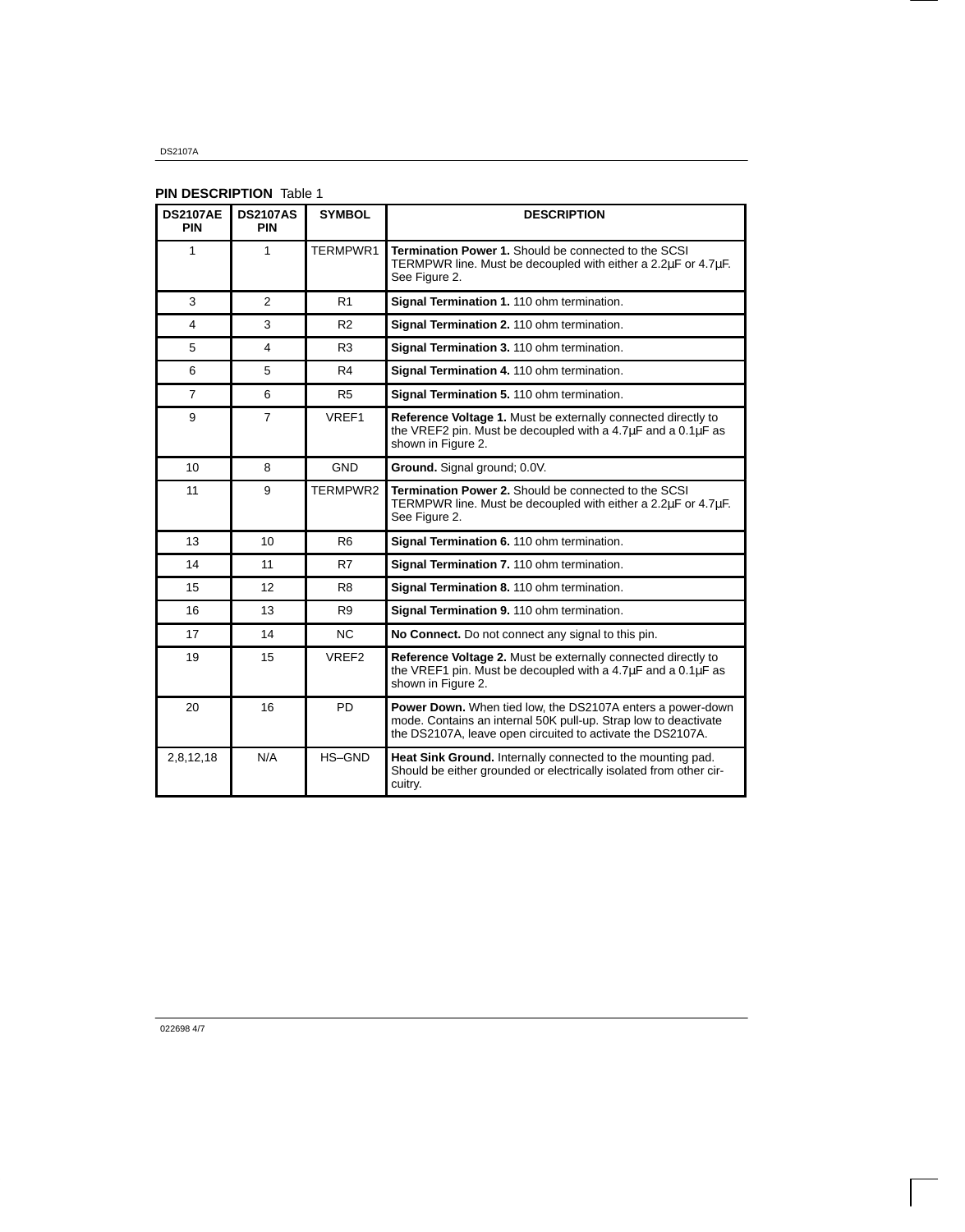### **ABSOLUTE MAXIMUM RATINGS\***

Voltage on Any Pin Relative to Ground -1.0V to +7.0V<br>Operating Temperature 0°C to +70°C Operating Temperature 0°C to +70°C<br>Storage Temperature 6.69°C to 125°C Storage Temperature<br>
Soldering Temperature  $260^{\circ}$ C to 10 seconds Soldering Temperature

\* This is a stress rating only and functional operation of the device at these or any other conditions above those indicated in the operation sections of this specification is not implied. Exposure to absolute maximum rating conditions for extended periods of time may affect reliability.

| <b>RECOMMENDED OPERATING CONDITIONS</b><br>(0 $\degree$ C to 70 $\degree$ C) |                  |            |            |                      |              |              |
|------------------------------------------------------------------------------|------------------|------------|------------|----------------------|--------------|--------------|
| <b>PARAMETER</b>                                                             | <b>SYMBOL</b>    | <b>MIN</b> | <b>TYP</b> | <b>MAX</b>           | <b>UNITS</b> | <b>NOTES</b> |
| <b>TERMPWR Voltage</b>                                                       | Vтр              | 4.00       |            | 5.25                 |              |              |
| PD Active                                                                    | V <sub>PDA</sub> | $-0.3$     |            | 0.8                  |              |              |
| PD Inactive                                                                  | V <sub>PDI</sub> | 2.0        |            | $V_{\text{TP}} +0.3$ |              |              |

### **DC CHARACTERISTICS** (0°C to 70°C)

**PARAMETER SYMBOL MIN TYP MAX UNITS NOTES** TERMPWR Current ITP  $I_{TP}$  | 5 250 8 mA mA 1,3 1,4 Power Down Current IPD IPD 100 µA 1,2,5 Termination Resistance RTERM 108 110 112 ohms 1,2 Die Thermal Shutdown  $T_{SD}$  150  $\vert$  °C 1 Power Down Termination **Capacitance** C<sub>PD</sub> | 8.5 | 10 | pF | 1,2,5,6 PD Hysteresis | H<sub>PD</sub> | 280 | mV | 1

## **REGULATOR CHARACTERISTICS** (0°C to 70°C)

| $\sim$ $\sim$ $\sim$ $\sim$ $\sim$ |                   |            |            |            |              |              |
|------------------------------------|-------------------|------------|------------|------------|--------------|--------------|
| <b>PARAMETER</b>                   | <b>SYMBOL</b>     | <b>MIN</b> | <b>TYP</b> | <b>MAX</b> | <b>UNITS</b> | <b>NOTES</b> |
| Output Voltage                     | V <sub>REF</sub>  | 2.79       | 2.85       | 2.91       | v            | 1,2          |
| Drop Out Voltage                   | V <sub>DROP</sub> |            | 0.75       | 1.0        | v            | 3,6          |
| Line Regulation                    | $LI_{REG}$        |            | 1.0        | 2.0        | %            | 1,4,6        |
| Load Regulation                    | LO <sub>REG</sub> |            | 1.3        | 3.0        | %            | 1,2,6        |
| <b>Current Limit</b>               | <sup>I</sup> LIM  | 300        | 350        | 400        | mA           |              |
| Sink Current                       | <b>ISINK</b>      |            | 200        |            | mA           |              |

## **NOTES:**

1. 4.00V < TERMPWR < 5.25V.

2. 0.0V < signal lines < 3.0V.

3. All signal lines = 0.0V.

4. All signal lines open.

5.  $\overline{PD} = 0.0V$ .

6. Guaranteed by design; not production tested.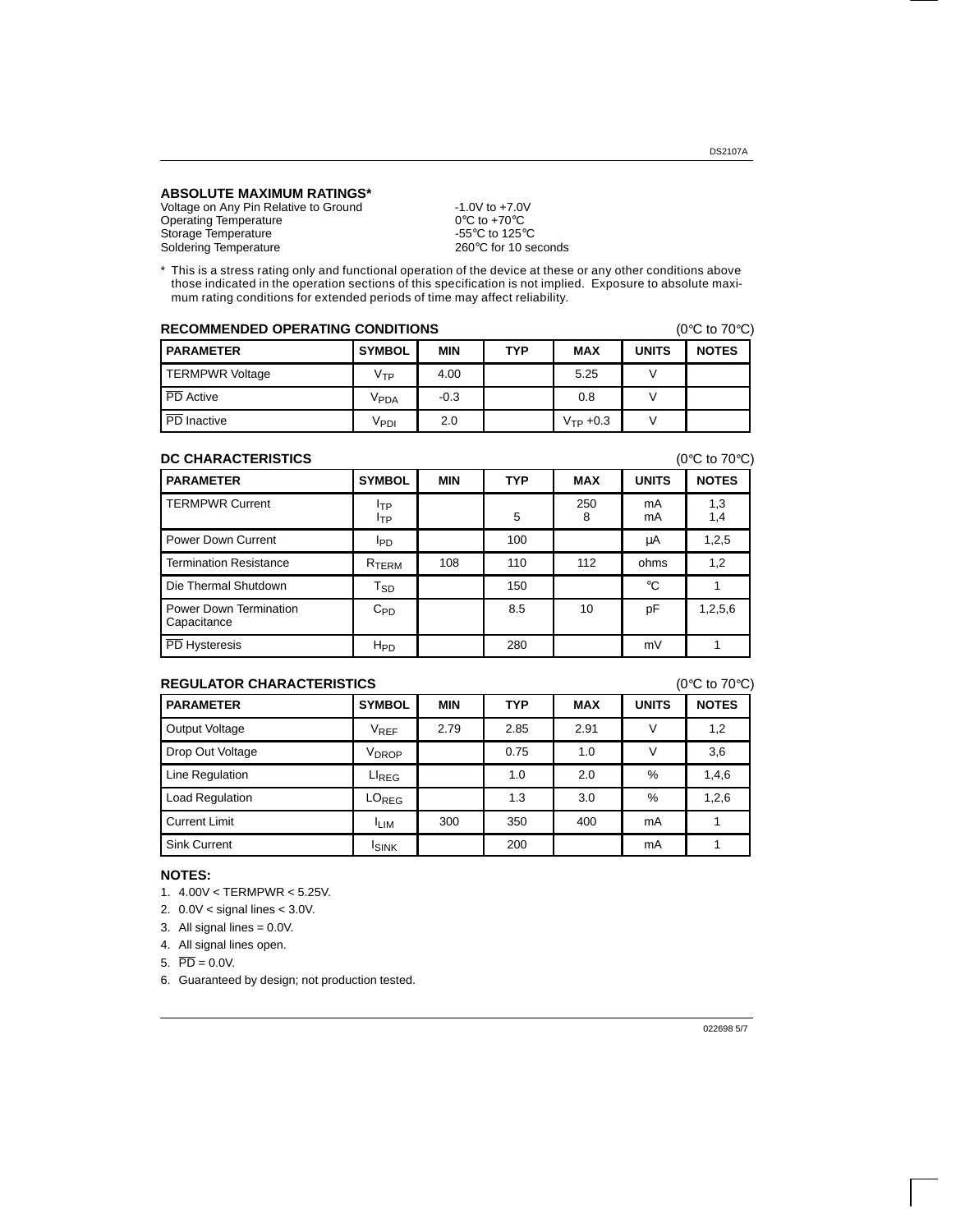# **DS2107AS SCSI TERMINATOR 16-PIN SOIC (300 MIL)**



L

Ł

| <b>PKG</b> | 16-PIN     |            |  |  |
|------------|------------|------------|--|--|
| <b>DIM</b> | <b>MIN</b> | <b>MAX</b> |  |  |
| A IN.      | 0.402      | 0.412      |  |  |
| <b>MM</b>  | 10.21      | 10.46      |  |  |
| B IN.      | 0.290      | 0.300      |  |  |
| MМ         | 7.37       | 7.65       |  |  |
| C IN.      | 0.089      | 0.095      |  |  |
| <b>MM</b>  | 2.26       | 2.41       |  |  |
| E IN.      | 0.004      | 0.012      |  |  |
| <b>MM</b>  | 0.102      | 0.30       |  |  |
| F IN.      | 0.094      | 0.105      |  |  |
| MМ         | 2.38       | 2.68       |  |  |
| G IN.      | 0.050 BSC  |            |  |  |
| ΜМ         | 1.27 BSC   |            |  |  |
| H IN.      | 0.398      | 0.416      |  |  |
| <b>MM</b>  | 10.11      | 10.57      |  |  |
| J IN.      | 0.009      | 0.013      |  |  |
| MМ         | 0.229      | 0.33       |  |  |
| K IN.      | 0.013      | 0.019      |  |  |
| мм         | 0.33       | 0.48       |  |  |
| LIN.       | 0.016      | 0.040      |  |  |
| MM         | 0.40       | 1.02       |  |  |
| phi        | 0°         | R۰         |  |  |

022698 6/7